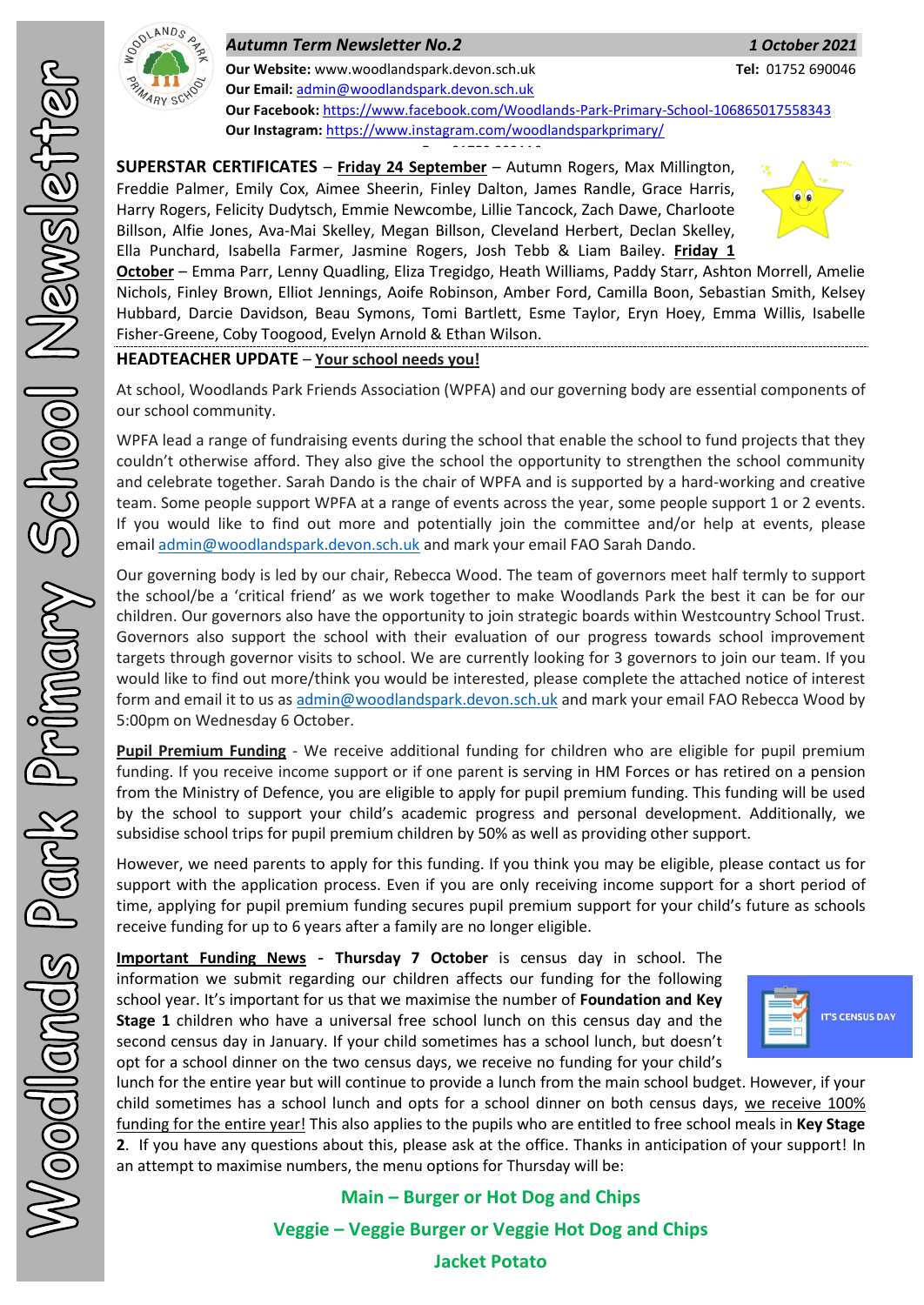#### **Reading for Pleasure**

Our literacy lead, Mike Tuckwell, is leading a research project this year to develop reading for pleasure in our school community. This week, he has just completed our initial assessment of reading habits across the school. I was delighted to see that 100% of our children in Year 6 stated in their questionnaire that they think that their teachers love reading! In the Key Stage 2 questionnaire, one question asked 'Do you read with anyone at home?' Here are the percentage of children that said yes by year group:

### Year 3 – 70%, Year 4 – 67%, Year 5 – 40%, Year 6 – 68%

Whilst children in KS2 have developing skills to be able to read independently at home, reading with your child remains so important in KS2. As a parent myself, finding time for children to read every day at home can be challenging which is why we recommend reading at home at least 5 times a week. On the day that your child doesn't get home from a club until late, reading might not be productive!

However, reading with your child in KS2 is really important (as well as time to read independently). Sometimes this might be taking it in turns to read a few pages of their reading book from school. It might be having a different book that you read together at home. It might be reading your own book while your child reads theirs with a couple of questions from you to check in with them. If you are struggling to develop reading habits at home with your child, please speak to your child's class teacher next week during your parents' evening appointment.

> **NEXT STEPS, YEAR 6 SECONDARY TRANSFER 2021** – Although the children have only just started in Year 6, the online application facility for transfer to secondary school is now available. You must submit an application by Sunday 31 October 2021 at www.devon.gov.uk/admissionsonline or contact the Education Helpline on 0345 155 1019 where an adviser will be happy to assist you. National Allocation Day will be Monday 1 March 2022.

**GARDENING UPDATE -** Work is continuing this term to renovate the Woodlands Park school garden so that the children can get growing their own veg in the Spring! Morrison's have started a new incentive to

encourage more home growing. Here is a bit of information about how you can help us in school, if you shop at Morrisons, to win some equipment for the school to grow our own produce! For every £10 you spend (in store or online) at Morrisons, you'll get a Grow Token to help your

school get everything they need to get growing. Download the MyMorrisons app today to start collecting Grow Tokens and choose the school you'd like to donate them to. Your chosen school will be able to exchange their Grow Tokens for FREEgardening equipment to get kids

growing. <https://my.morrisons.com/blog/community/good-to-grow/>

**COVID** – Please can we remind all parents & carers that if your child shows any symptoms of Covid-19, which include a high temperature, a cough or a loss of taste, that they are taken to get a PCR test and do not return to school until they receive the results. The results of a PCR test are usually obtained within 24 hours.

**ABSENCE LINE** – Please can you make sure you are calling the school's absence line by 8:50am if your child is not going to be attending school, leaving the full reason for their absence. We ask that you leave a message **every day** when your child will not be in school, unless they have a positive PCR Covid-19 test that you have already made us aware of.

**PARENTPAY** – Please can we remind all Parents/Carers to ensure you keep your ParentPay accounts in credit and out of debt so that your child's school meal can be ordered without any problems. Please can all Foundation parents activate their account using the details sent home. If you have any problems please contact the school office.

**OTHER INFORMATION** – Please can you ensure your child comes to school with a coat **every day** due to the changing weather we will be experiencing over the next few months. Please also make sure you check the school's website to see all copies of our letters and newsletters, as well as term dates and the school calender. You can also find the school meals menu on our website too, just follow this link: <https://www.woodlandspark.devon.sch.uk/>

**HARVEST FESTIVAL** – This year we are pleased to be able to hold our traditional Harvest Festival with a whole school



assembly. On **Friday 15 October**, we will be celebrating and creating food hampers with items for Ivybridge Food Bank. Please hand any items you have to your child's class teacher on this day. Out of date products will not be accepted, so please check before sending them in. The Food Bank have been generously supplied with pasta, beans, tinned meat & fish, tinned pulses/beans, tea and pasta sauce, so due to limited storage, they are unable to keep any more stored. They have therefore asked if we could please refrain from sending those items to them but would gratefully receive anything from the following list.

Harvest items this year include: **packets of dried mash potato/instant mash, fruit juice, sponge pudding, custard, tinned spaghetti, chocolate/sweet treats, crisps, tinned fruit/veg/potatoes and rice pudding.**